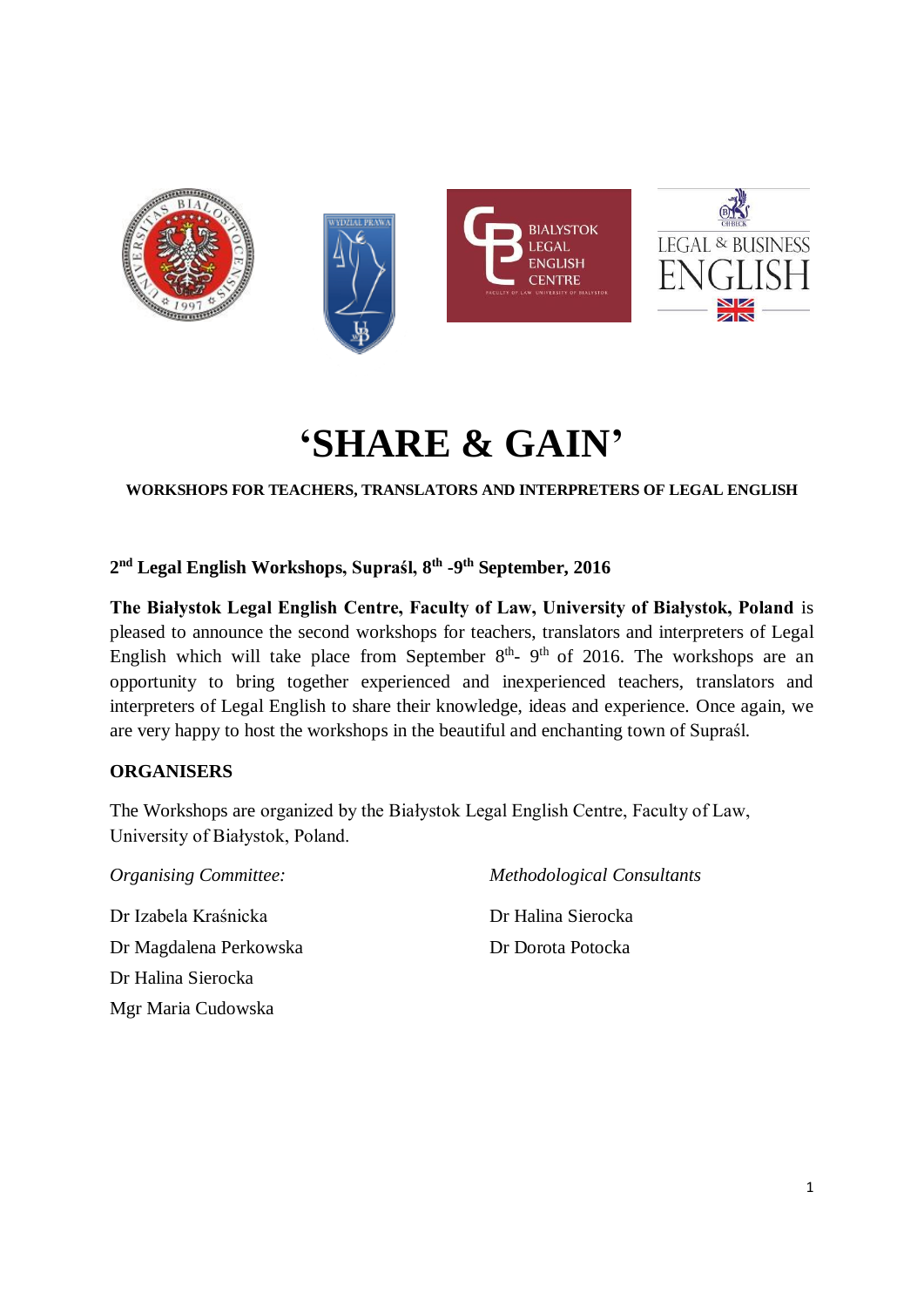# **WORKSHOPS PROGRAMME**

|                 | 7 <sup>th</sup> September 2016 (Wednesday) |  |
|-----------------|--------------------------------------------|--|
| <b>19.00</b>    | <b>Welcome Dinner</b>                      |  |
|                 | $8th$ September 2016 (Thursday)            |  |
| $9.00 - 9.15$   | <b>Opening Address</b>                     |  |
| $9.15 - 10.30$  | <b>First Workshop Session</b>              |  |
| $10.30 - 10.45$ | Coffee Break                               |  |
| $10.45 - 12.00$ | Second Workshop Session                    |  |
| $12.00 - 13.00$ | Lunch                                      |  |
| $13.30 - 15.00$ | Visit to the Museum of Icons (optional)    |  |
| $16.00 - 17.15$ | Third Workshop Session                     |  |
| $17.15 - 17.30$ | Coffee Break                               |  |
| $17.30 - 18.45$ | <b>Fourth Workshop Session</b>             |  |
| 19.30           | Social Event                               |  |
|                 | 9 <sup>th</sup> September 2016 (Friday)    |  |
| $9.00 - 10.15$  | <b>Fifth Workshop Session</b>              |  |
| $10.15 - 10.45$ | Coffee Break                               |  |
| $10.45 - 12.00$ | <b>Sixth Workshop Session</b>              |  |
| $12.00 - 13.15$ | Seventh Workshop Session                   |  |
| $13.15 - 14.30$ | Eighth Workshop Session                    |  |
| $14.30 - 15.30$ | Lunch                                      |  |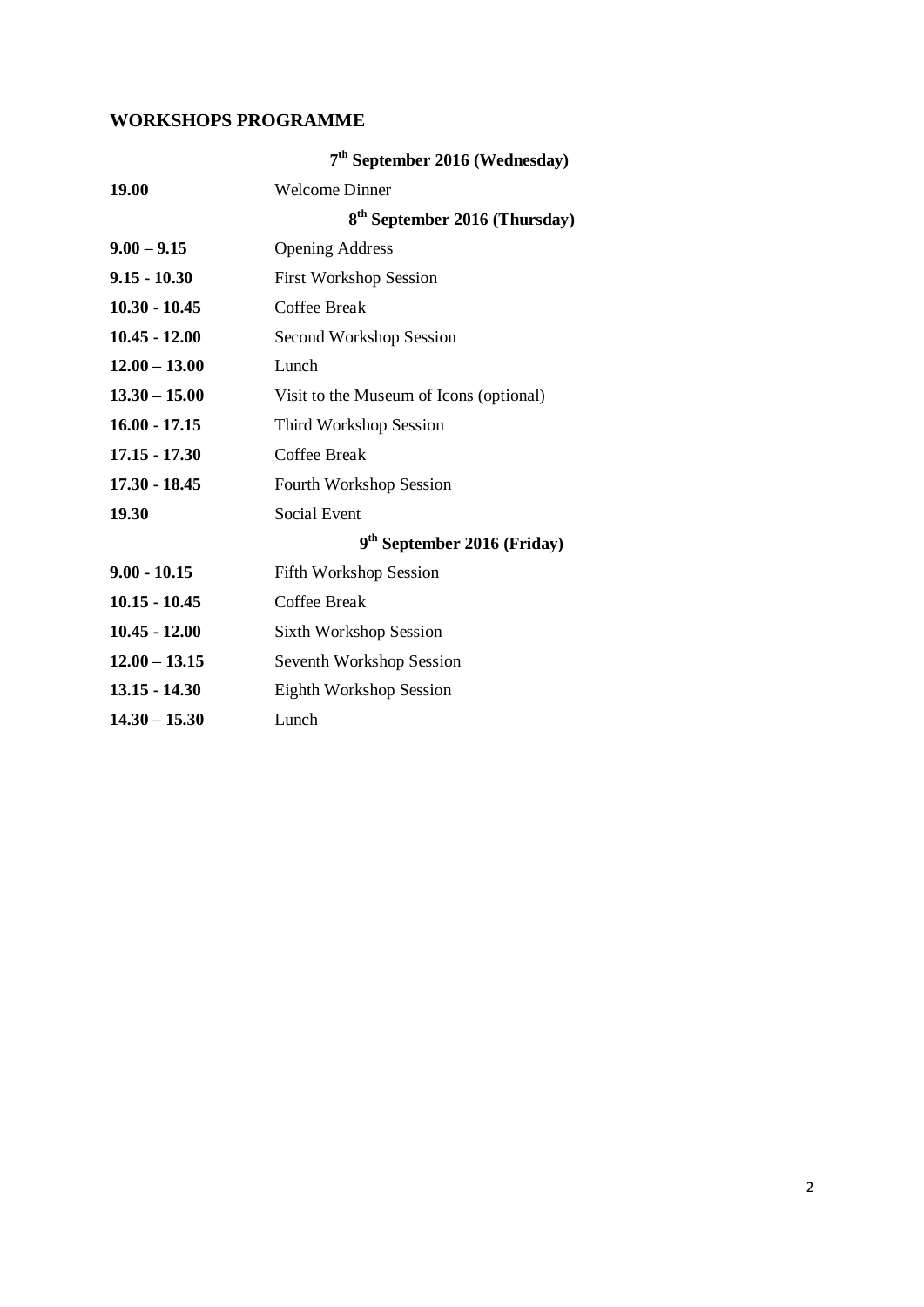## **THE PRESENTERS AND PRESENTATIONS:**

Our presenters hail from several different institutions and will speak on a variety of topics. These include:

# *FORMAL & INFORMAL REGISTER IN WRITTEN LEGAL ENGLISH*

#### *Sophia Butt, International Higher Education Consultant, UK*

This interactive workshop will present a series of exercises which ESP teachers can use to outline some of the characteristic features of formal and informal register to both experienced and inexperienced students. It will suggest tips and techniques that enable the swift transformation of colloquial English into an academic style which bears the hallmarks of formal legal writing. More specifically, it will highlight how writers can enhance the register of their written texts without compromising on the semantic value of their expressions. The exercises contain examples pertaining to phrasal verbs, collocations, idiomatic English, cohesion and coherence.

## *JUST CHECKING YOUR PEERS – STUDENT GENERATED FEEDBACK*

#### *Barbora Chovancova, Masaryk University Language Centre, Czech Republic*

With the advancement of modern technologies, legal English classes can become more varied and interesting. Since most students nowadays carry electronic devices with them, teachers are able to rely on these forms of technology to assign some specific class-based and out-ofclass learning tasks. The workshop describes several methods, such as student supervisor and peer review, which provide students with a unique opportunity to see how their classmates assess each other's achievement. We will focus on how to make these methods maximally effective – how they work with real students, how teachers may set relevant tasks, what problems may arise, and how they may be addressed. We will also look at how peer review can be applied in the syllabus in order to practice a whole range of skills apart from writing. The workshop participant will have a chance to reflect on how these approaches may be integrated in their own unique teaching situations.

## *WRESTLING WITH TRICKY QUESTIONS IN LANGUAGE TESTS*

## *Radmila Doupovcová, Masaryk University Language Centre, Czech Republic*

Proper language assessment is a key element in language education. A well-constructed test assesses the achieved goals of learning and provides valid and reliable information about the students´ language mastery and progress. In the workshop we will discuss basic guidelines and principles teachers should follow when designing language tests to avoid common assessment pitfalls. We will then apply the principles while evaluating different legal English test formats. We will examine pros and cons of each and verify their validity, reliability and practicality.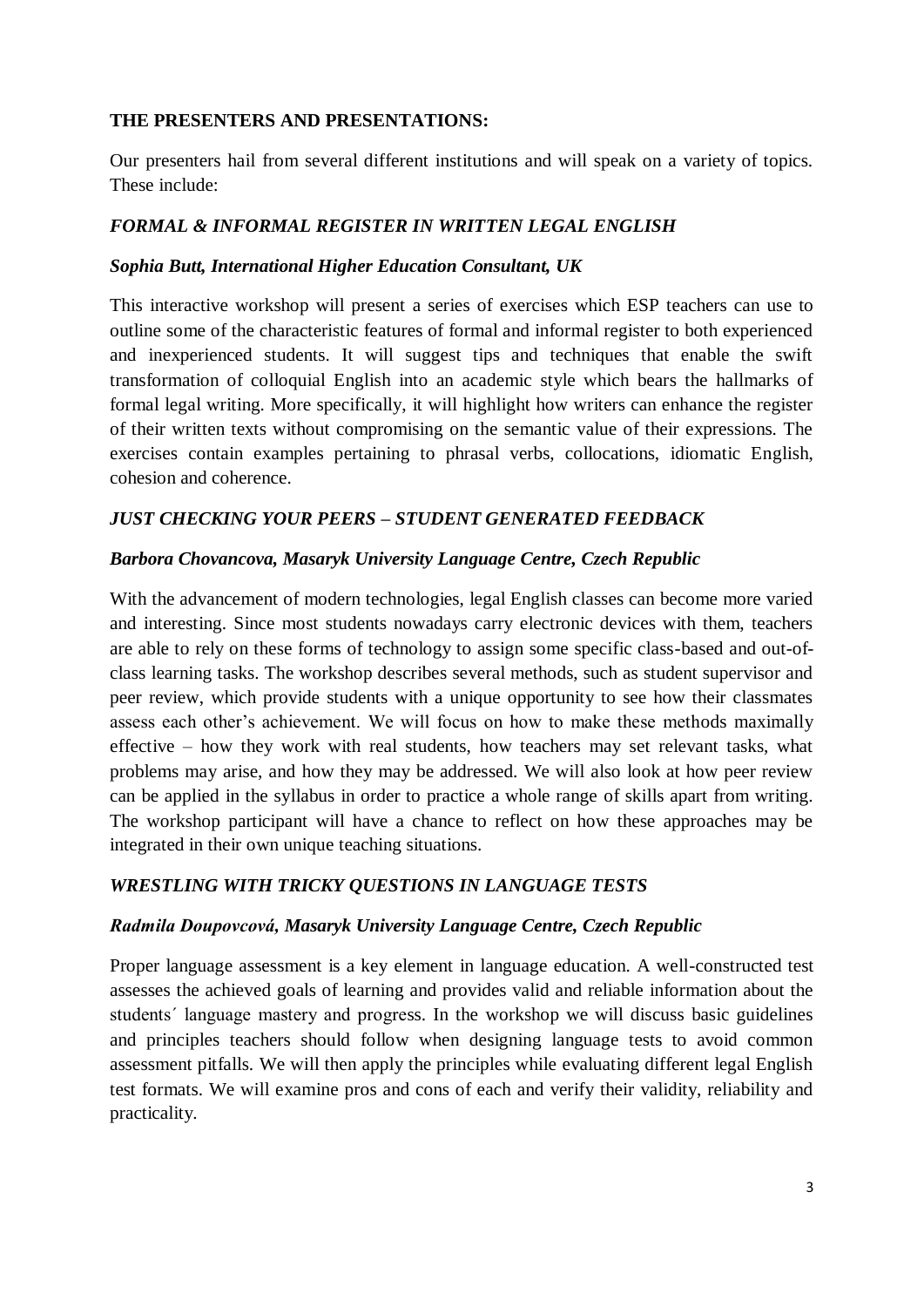# *LEGAL TRANSLATION – AND THE CHALLENGE OF GETTING IT RIGHT*

#### *Carol Hogg, the University of Applied Sciences in Osnabrück, Germany*

Translators – according to an official list of translator duties – "Convert concepts in the source language to equivalent concepts in the target language". So far, so good, of course. But, particularly as legal translators, this is often more easily said than done. In such a subject field which, in addition to different cultures, is (virtually always) dependent on at least two different legal systems, we are often walking a proverbial tightrope. So what can we do to keep our balance? In this workshop we will look at some authentic English texts to spot potential pitfalls and investigate (commercially viable) ways of dealing with them in the respective languages of workshop participants. We will also discuss the benefits of the socalled "4-eyes principle" and the pros and cons of translation tools.

#### *TEACHING VOCABULARY AT HIGH LEVELS*

#### *Hanna Kryszewska, Pilgrims, UK, and University of Gdańsk, Poland, Croatia*

Teaching vocabulary at high levels is a challenge, and so is teaching professional terminology. There are many new words and even more language chunks made up from words seemingly well known by language learners, words often learned at low levels.. The Lexical Approach offers some insights into, what is usually called, 'vocabulary', and suggests some ways how vocabulary can be taught more effectively. All these ideas are applicable also to teaching legal English. This workshop explores the nature of lexis and how new lexical items are learned. It also presents some practical ideas, among others using the language corpora available online.

#### *EU MULTILINGUALISM AND EU LEGAL ENGLISH*

#### *Rafał Mańko, University of Amsterdam, the Netherlands*

The aim of the workshop is to focus on the specific variety of legal English used in the EU context. Participants will learn about the arrangements put in place with regard to EU legal multilingualism (drafting, translation, revision) and its consequences for the language of EU legal acts and court judgments. The workshop will feature a number of hands-on exercises aimed at exploring the linguistic specificity of EU legal texts (style, structure, syntax, terminology). Participants will learn *inter alia* about the main differences between EU legal English and Common Law legal English or about typical mistakes made by translators of texts referring to EU law (and how to avoid them).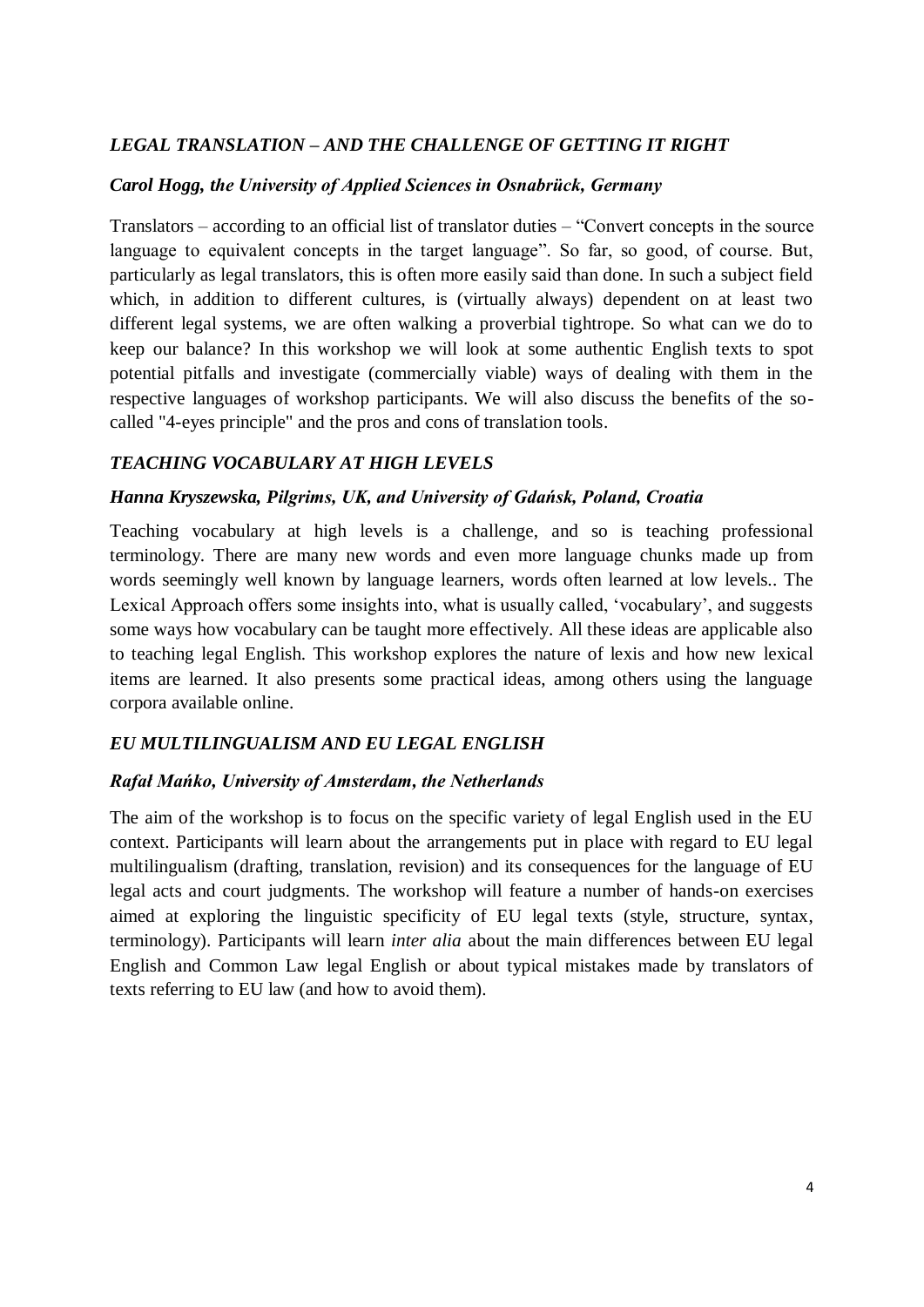## *DECISION MAKING IN LEGAL TRANSLATION*

#### *Miljen Matijašević, Faculty of Law, University of Zagreb, Croatia*

The workshop is intended to provide an opportunity for discussion and exchange of experience in legal translation. The focus will be on challenging translation tasks, possible approaches to solving them, and making the final decisions. Special attention will be given to the purpose of translation and to the role of other persons involved in the translation task, i.e. editors, commissioners, subject-matter experts, etc. Related ethical issues will also be discussed.

# *HOW TO NAVIGATE THE MAZE OF LEGAL TERMINOLOGY FOR THE PURPOSE OF TRANSLATION*

#### *Aleksandra Matulewska, Adam Mickiewicz University, Poland*

The workshop is intended for legal translators and interpreters. Firstly, the need for comparison of legal terminology will be highlighted. Secondly, the problems resulting from the existence of legal language variants and their impact on communication in legal settings will be discussed. Thirdly, the presenter will refer to the pitfalls awaiting translators unaware of semantic relations binding legal terms at the intralingual and interlingual level. Finally, a selection of techniques of providing equivalents for non-equivalent and partially equivalent legal terminology will be presented and the strategies for choosing the best technique for selected groups of target text recipients will be suggested.

#### **ABOUT THE PRESENTERS**

**Sophia Butt**, in 1997, two weeks after she graduated from the University of Birmingham (UoB) in the UK, was recruited by the UoB as a Course Writer for their distance MA in Translation Studies: this course was successfully launched worldwide in 2000, and to date, Sophia works as a Personal Tutor, Examiner & Staff Mentor on this programme. From 2000 to 2014, Sophia specialised in the fields of EAP and ESP, and was appointed Director of the Business Management English Presessional at the UoB from 2008 to 2014. She is now an HE Consultant: in addition to the UoB, Sophia is affiliated to Aalto University in Finland (2006- ); Masaryk University in the Czech Republic (2008- ); Suleyman Demirel University in Kazakhstan (2012- ); King's College London (2014- ) and BPP University London (2015- ).

**Barbora Chovancová** teaches English for Legal Purposes at Masaryk University Language Centre. She holds a PhD in English linguistics, having specialized in pragmatic aspects of courtroom interrogation. Apart from her extensive experience in ESP teacher training, she has also been active in the area of designing and developing ELT materials. Recently, she has dealt with the use of video in legal English classrooms.

**Radmila Doupovcová** is a lecturer at Masaryk University Language Centre, Brno, Czech Republic, where she has been teaching legal English for 8 years. She is currently responsible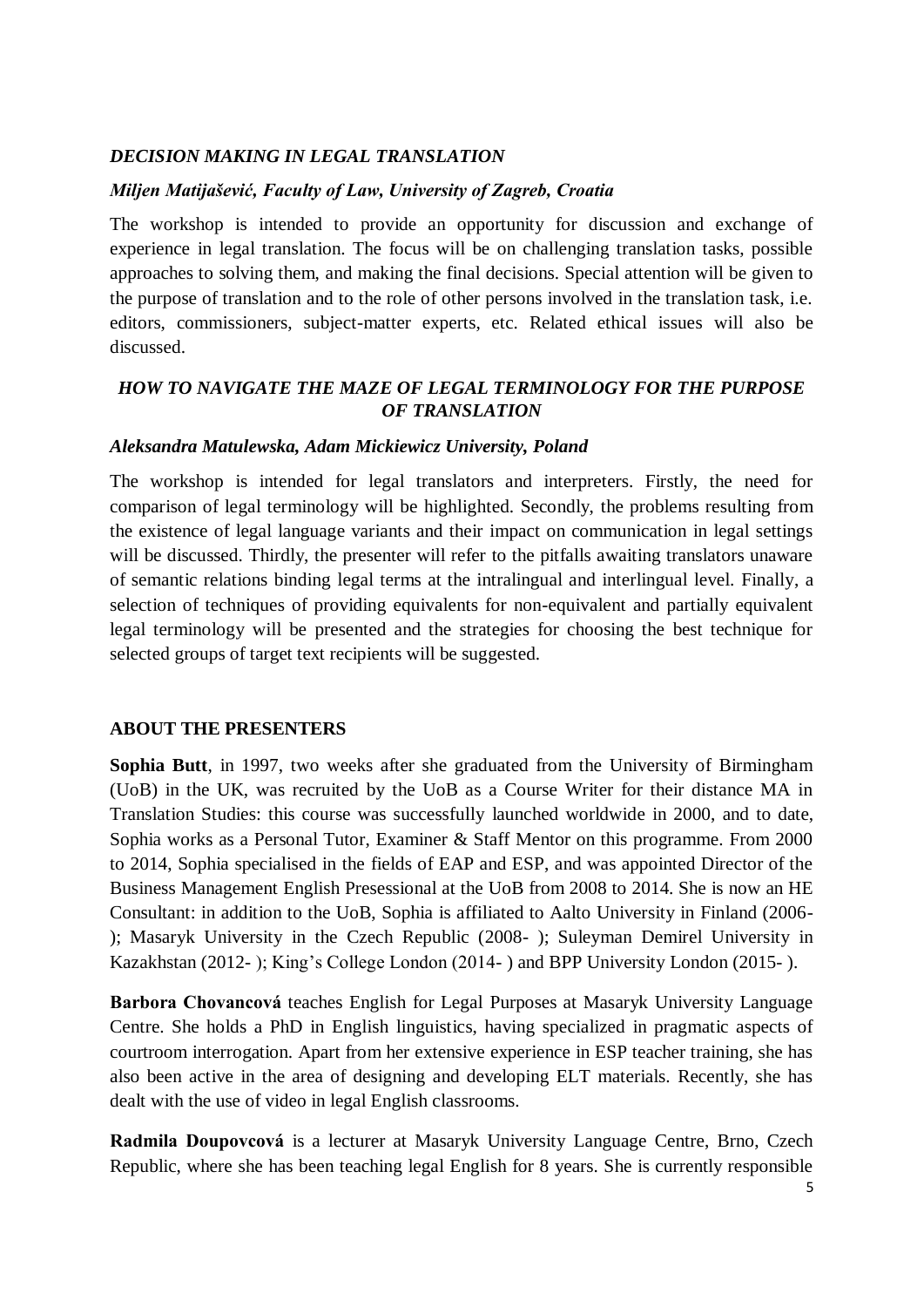for managing and coordinating the development of standardized legal English tests at the Faculty of Law. She has been involved in test development projects and her main focus lies in exploring different test approaches, designing good quality test items and evaluating test quality. Her other areas of interest include interactive teaching methods and their implementation in legal English courses.

**Carol Hogg** is a lecturer in Legal English at the University of Applied Sciences in Osnabrück, Germany and, in addition to more conventional university classes, also organises study trips to the UK and Ireland for business law students to familiarise them with the different legal systems. She has also been a certified translator and interpreter at the courts of Lower Saxony, Germany, since 1985. From 2010 to 2015 she was a board member of the German professional translators' association, "Bundesverband Dolmetscher und Übersetzer (BDÜ)" and in this capacity responsible for organising CPD for translators and interpreters, including preparation of an examination and relevant preparatory training for colleagues wishing to qualify as court translators and interpreters.

**Hanna Kryszewska** is a senior lecturer at the University of Gdańsk, Poland. She is co-author of resource books: Learner Based Teaching, OUP, Towards Teaching, Heinemann, The Standby Book, CUP, Language Activities for Teenagers, CUP, The Company Words Keep, DELTA Publishing, and a course book series for secondary schools: ForMat, Macmillan. She is also co-author of a video based teacher training course: Observing English Lessons. For well over 25 years she has been involved in pre-service and in-service teacher training in Poland and worldwide, and for many years she has cooperated with Pilgrims Language Courses, Canterbury, UK, and Department for Continuing Education, University of Oxford, Oxford, UK. She is a regular presenter at national and international seminars and conferences worldwide. Since February 2006 she has been editor of website magazine Humanising Language Teaching at [www.hltmag.co.uk](http://www.hltmag.co.uk/)

**Rafał Mańko** is an external fellow at the Centre for the Study of European Contract Law (University of Amsterdam) and policy analyst in private law at the European Parliamentary Research Service (Brussels). He received his master's degree in law from the University of Warsaw and his Ph.D. in law from the University of Amsterdam. He was visiting lecturer in EU law at the University of Warsaw Faculty of Management and visiting lecturer in private law at the University of Warsaw Centre for Europe. He worked for four years as lawyer linguist at the Court of Justice of the European Union (Luxembourg) where he gained considerable experience in the field of legal translation. His research interests focus on the theory and practice of legal interpretation (especially in the context of multilingual legal systems), legal aspects of socio-economic transformation, as well as comparative private law.

**Miljen Matijašević** is a lecturer of English for Legal Purposes at the Faculty of Law, University of Zagreb, Croatia. His areas of interest include English for legal purposes, legal translation and teaching legal translation. He has authored several articles in these areas and translated a considerable number of scientific articles and university textbooks from the field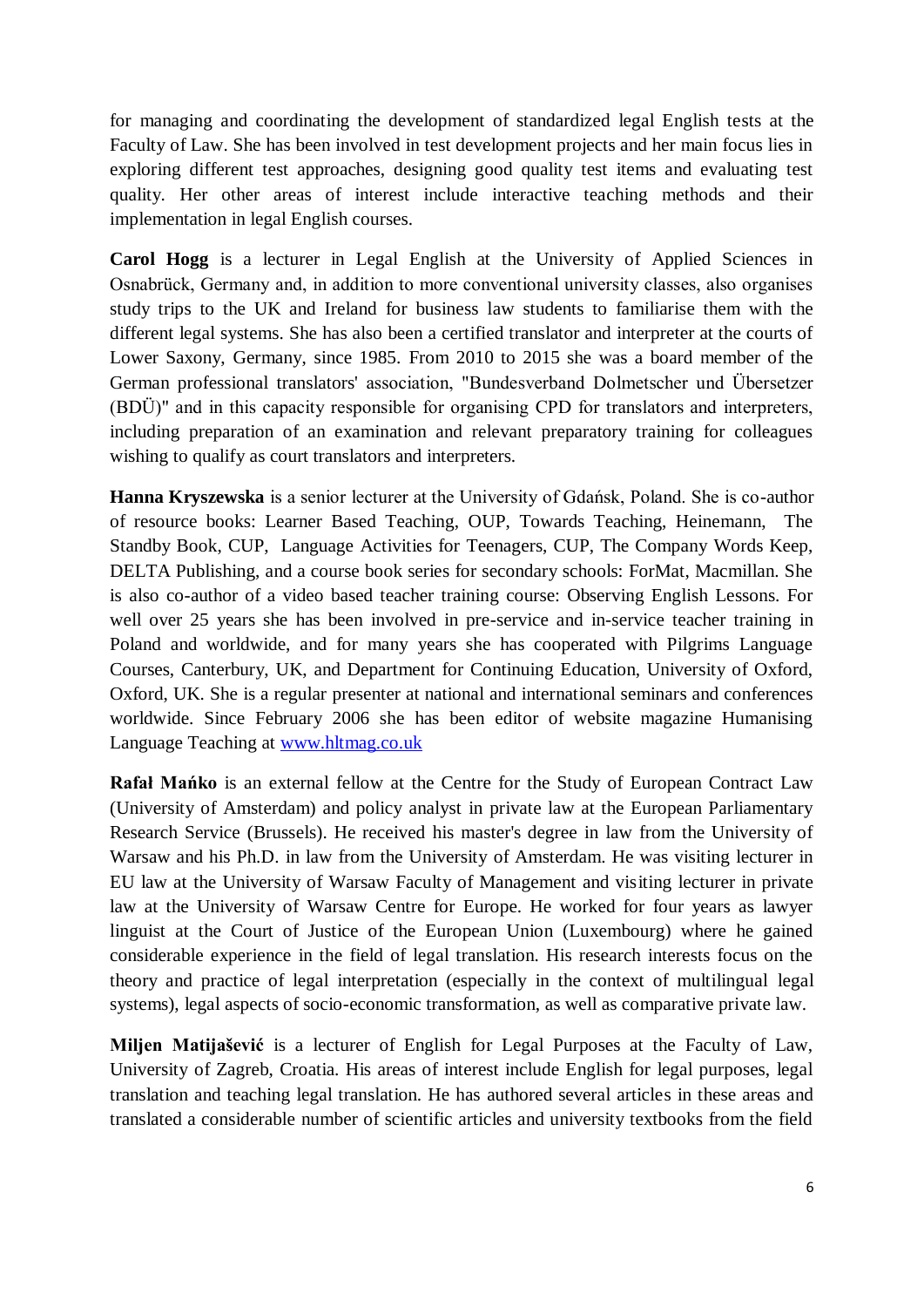of law. He teaches specialised courses of Legal English and Legal Translation to legal professional, but also translators and interpreters.

**Aleksandra Matulewska** graduated from Adam Mickiewicz University in Poznań, Poland, (MA in linguistics and information science in 2000, PhD in general linguistics in 2005, doctor habilitated in applied linguistics in 2014). She is a translator, a member of the Association of Polish Translators and Interpreters (STP) and an expert member of the Polish Society of Sworn and Specialized Translators TEPIS. She has been teaching legal translation and interpreting since 2003 at the graduate and postgraduate studies. She has lectured at workshops organized by the Translation Unit of the European Parliament in Luxemburg, the Association of Polish Translators and Interpreters (STP) in Warsaw and the Polish Society of Sworn and Specialized Translators TEPIS in Warsaw. So far she has published two monographs, on Polish-English legal translation, one coursebook and over 50 papers on specialised translation (especially legal one) and LSPs.

# **REGISTRATION AND FEES**

Online registration can be effected between **31 th March 2016 and 1 st June 2016** using the form attached. Please note that the workshops will be held in groups not exceeding 25 people, therefore, earlier enrolment is recommended as the number of participants is limited.

**The Legal English Workshops fee** i.e. 170 EUR or 650 PLN which includes:

- accommodation for  $7<sup>th</sup>/8<sup>th</sup>$  September and  $8<sup>th</sup>/9<sup>th</sup>$  September (in a double room)– if you wish to stay one night longer you may stay at the same hotel at a special rate,
- transport from Białystok to the hotel in Supraśl,
- coffee breaks,
- meals and refreshments,
- social event,
- training materials.

If an accompanying person wants to join the workshop events, the registration fee of 110 EUR or 450 PLN must be paid. The fee includes: accommodation (for  $7<sup>th</sup>/8<sup>th</sup>$  September and 8<sup>th</sup>/9<sup>th</sup> September) with breakfast, meals and visit to the Museum of Icons.

## **Please note:**

No registration can be processed unless a copy of the bank transfer is attached. No partial registration is envisaged, so it will not be possible to register for just one day. All bank charges are to be borne **by the participant.**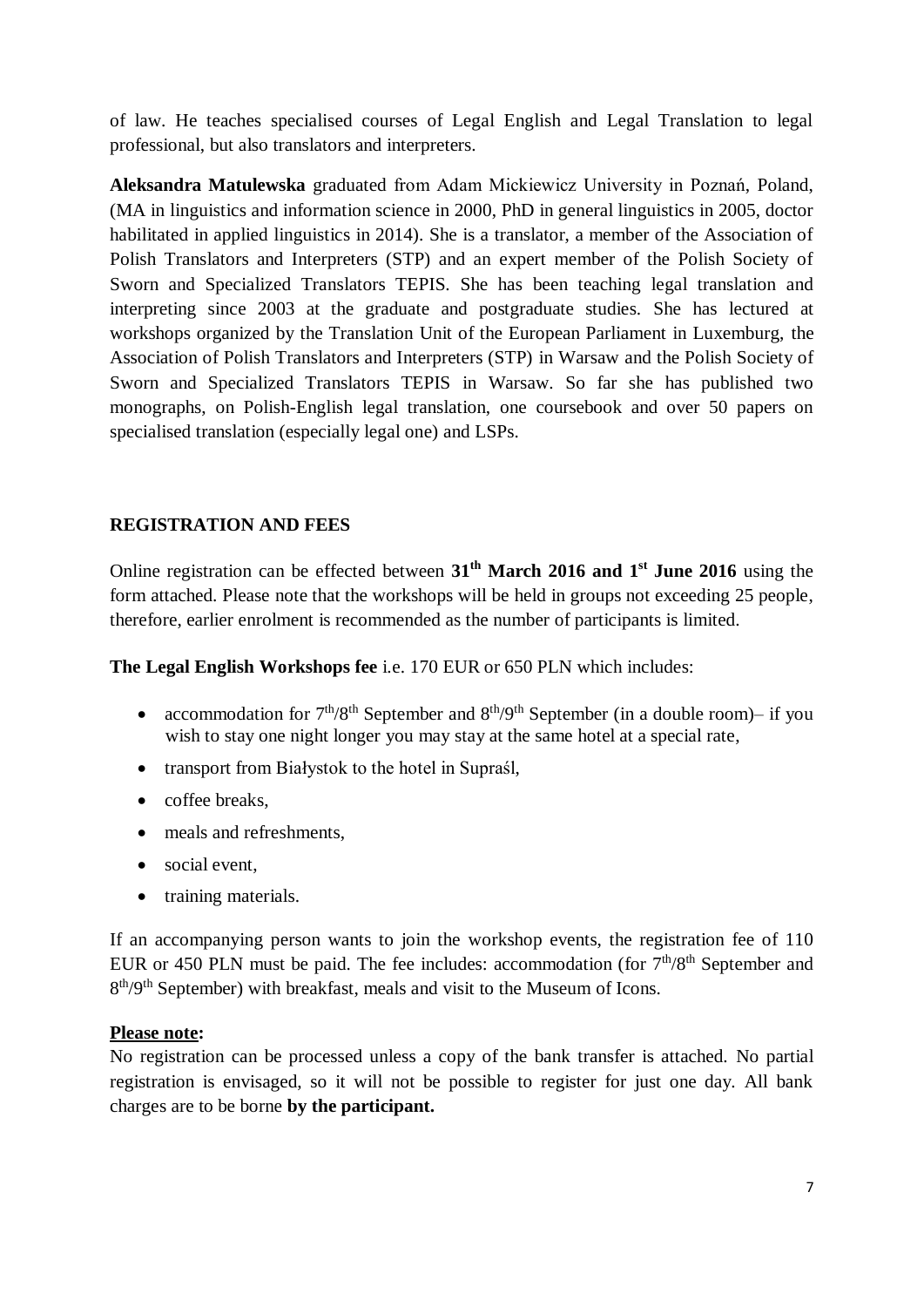**METHODS OF PAYMENT:** by bank transfer to the University of Białystok

#### **Uniwersytet w Białymstoku ul. M. Sklodowskiej-Curie 14 15-097 Białystok, Poland**

Bank Millennium S. A. ul. Stanisława Żaryna 2A 02 - 593 Warszawa

#### **account number: 86 1160 2202 0000 0000 6000 1031 SWIFT: BIGBPLPW IBAN: PL 86 1160 2202 0000 0000 6000 1031**

with the postscript **"SG 2016"** followed by the participant's surname.

Please remember to email a copy of your bank transfer, together with the registration form, to **blec.uwb@gmail.com** as soon as the transfer has been effected.

#### **TRAVEL INFORMATION**

Białystok is the largest city in northeastern Poland and the capital of the Podlaskie voivodeship, situated about 200 kilometres from Warsaw. It has historically attracted migrants from elsewhere in Poland and beyond, particularly from Central and Eastern Europe. This is facilitated by the fact that the nearby border with Belarus is also the eastern border of the European Union as well as the Schengen Area. It is the gateway to many natural attractions of the Podlasie region, known collectively as the *Green Lungs of Poland*, including the Biebrza and Białowieża national parks. Białystok is also the place of birth of Ludwik Zamenhoff, the inventor of the artificial language, Esperanto.

Suprasl is a charming, small town located about 15 km northeast of Białystok in the heart of the Knyszyn Forest Landscape Park. It was founded in 1501, according to legend, by the orthodox monks from the Kiev-Pechersk Lavra, who decided to settle there. One of the tourist attractions is the Museum of Icons in Supraśl, which is located in the premises of the old monastery, called Supraśl Lavra. The Museum contains one of the richest collections of icons in Poland from the  $18<sup>th</sup>$ ,  $19<sup>th</sup>$  and  $20<sup>th</sup>$  centuries.

Supraśl<http://www.poland.travel/en/health-resorts/suprasl>

Supraśl Orthodox Monastery [https://en.wikipedia.org/wiki/Supraśl\\_Orthodox\\_Monastery](https://en.wikipedia.org/wiki/Supra%C5%9Bl_Orthodox_Monastery)

Codex Suprasliensis - [http://en.wikipedia.org/wiki/Codex\\_Suprasliensis](http://en.wikipedia.org/wiki/Codex_Suprasliensis)

Weather – [http://www.accuweather.com/en/pl/Białystok/275110/weather-forecast/275110](http://www.accuweather.com/en/pl/bialystok/275110/weather-forecast/275110)

Supraśl – <http://suprasl.pl/turystyka/index.php/en/>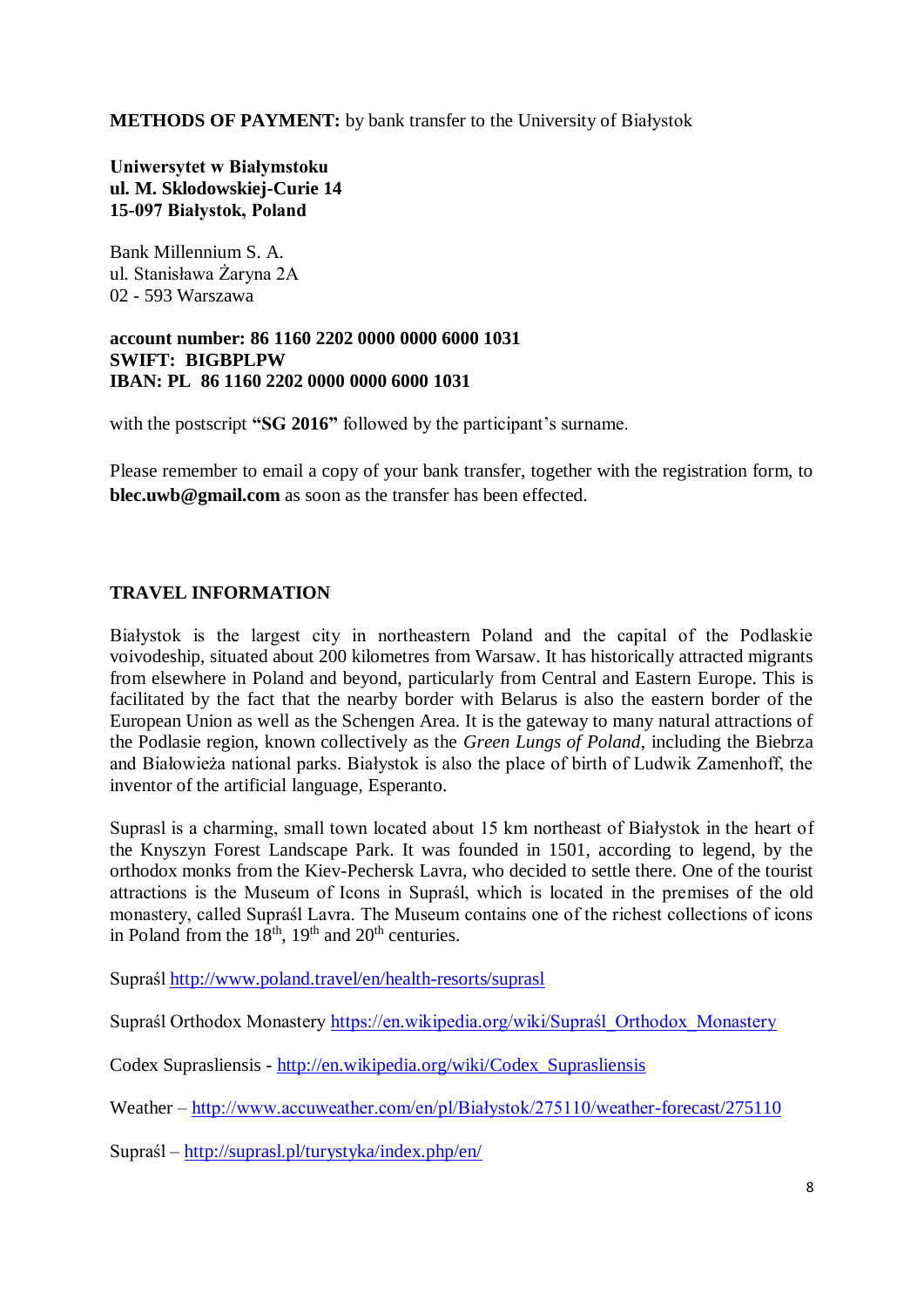# **HOW TO GET TO BIAŁYSTOK**

We will be happy to assist participants with individual travel arrangements. Once you get to Bialystok we will arrange transportation to the town of Supraśl.

There are several possibilities for getting from Warsaw to Białystok. The trip to Białystok should take not more than 3 hours.

## **BY PLANE**

The closest Polish international airports are: Warsaw Chopin Airport and Warsaw Modlin Airport, both located in the heart of Poland, about 200 km away from Białystok.

**<http://www.lotnisko-chopina.pl/en/index.html> <http://en.modlinairport.pl/modlin-en-new/web/>**

#### **BY BUS**

Once you fly into Warsaw Chopin Airport or Warsaw Modlin Airport, you may take a direct express bus service that leaves for Białystok from either airport. The bus company is Plus Bus ([https://plusbus.pl](https://plusbus.pl/)). The schedule for buses to Białystok may be found at the following address:

| Warsaw Chopin Airport – Białystok | Warsaw Modlin Airport – Białystok |
|-----------------------------------|-----------------------------------|
| https://plusbus.pl/? $ln=EN$      | https://plusbus.pl/? $ln=EN$      |

Buying bus tickets online in advance is highly recommended. The price of the bus ticket is about 50 PLN (ca. 12 euro) but you may pick up a real bargain if you book earlier. Plus Bus operates high quality coaches equipped with air conditioning and free Wi-Fi access.

An alternative to Plus Bus is PolskiBus.com, a good value inexpensive inter-city express coach service based in Poland, serving both national and international routes. The company serves over 20 cities across Poland and Central and Eastern Europe, - including 5 European locations: Berlin, Bratislava, Prague and Vienna. PolskiBus.com operates high quality coaches equipped with air conditioning and free Wi-Fi access. For more information, please see<http://www.polskibus.com/en/index.htm>

## **BY TRAIN**

Another convenient way to get to Białystok is to take city bus no. 175 or train (SKM, WKD) from Warsaw Chopin Airport to Warsaw city centre (Central Warsaw) and then take a train to Białystok. After reconstruction it takes now 2 hours 20 minutes to get to Białystok from Warsaw.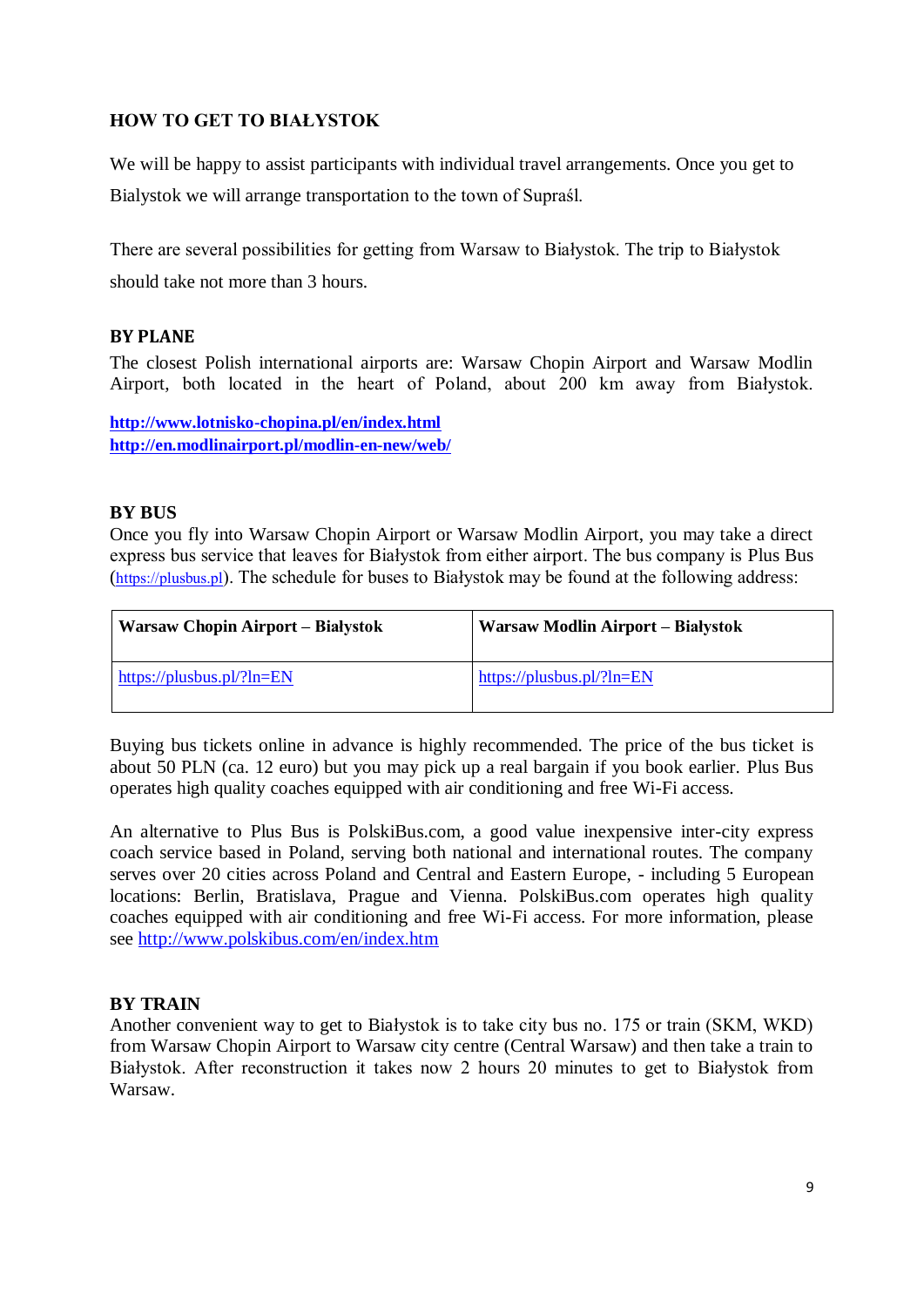|                                                        | <b>Warsaw Chopin Airport</b>                                                                                                                                                                                                                                                                               | <b>Modlin</b><br>Warsaw<br><b>Airport</b>                                                                                                                                                               |
|--------------------------------------------------------|------------------------------------------------------------------------------------------------------------------------------------------------------------------------------------------------------------------------------------------------------------------------------------------------------------|---------------------------------------------------------------------------------------------------------------------------------------------------------------------------------------------------------|
| by<br>city<br>bus $\&$<br>by<br>interc<br>ity<br>train | take city bus no. 175 Warsaw Central railway station,<br>$^{\circledR}$<br>$\frac{http://www.ztm.waw.pl/index.php?l=2}{}$<br>® take a train (SKM, WKD) to Warsaw Central railway<br>station or Warszawa Śródmieście<br>then take a direct train to Białystok<br>$^{\circledR}$<br>http://rozklad-pkp.pl/en | take a Modlin<br>$\circledR$<br>shuttle-bus to<br>Warsaw city<br>centre,<br>then at Warsaw<br>(R)<br>Central railway<br>station take a<br>direct train to<br>Białystok<br>http://rozklad-<br>pkp.pl/en  |
| by<br>city<br>train<br>& by<br>interc<br>ity<br>train  | take a city train (SKM<, WKD) to Warsaw Central railway<br>$\circledR$<br>station, or<br>later take a direct train to Białystok<br>(R)<br>http://rozklad-pkp.pl/en                                                                                                                                         | take a train to<br>(R)<br><b>Warsaw Central</b><br>railway station,<br>http://www.mazo<br>wieckie.com.pl/e<br>$\mathbf n$<br>take a direct train<br>(R)<br>to Białystok<br>http://rozklad-<br>pkp.pl/en |

Payment in Polish currency (PLN) for a train ticket is required, but you could also use your credit card or buy a ticket by means of ticket vending machines. The price of the train ticket from Warsaw - Białystok is about 50 PLN (ca. 12 EUR). Please note that there are many ATMs and exchange offices at the railway stations.

## **Cancellation policy:**

- 100% of the conference fee is reimbursed if the cancellation is notified no later than  $15<sup>th</sup>$  June 2016.
- $\bullet$  50% of the conference fee is reimbursed if the cancellation is notified no later than 1<sup>st</sup> August 2016.
- $\bullet$  No conference fees are reimbursed if the cancellation is notified after  $1<sup>st</sup>$  August 2016.

Please note all bank charges are to be borne **by the participant**